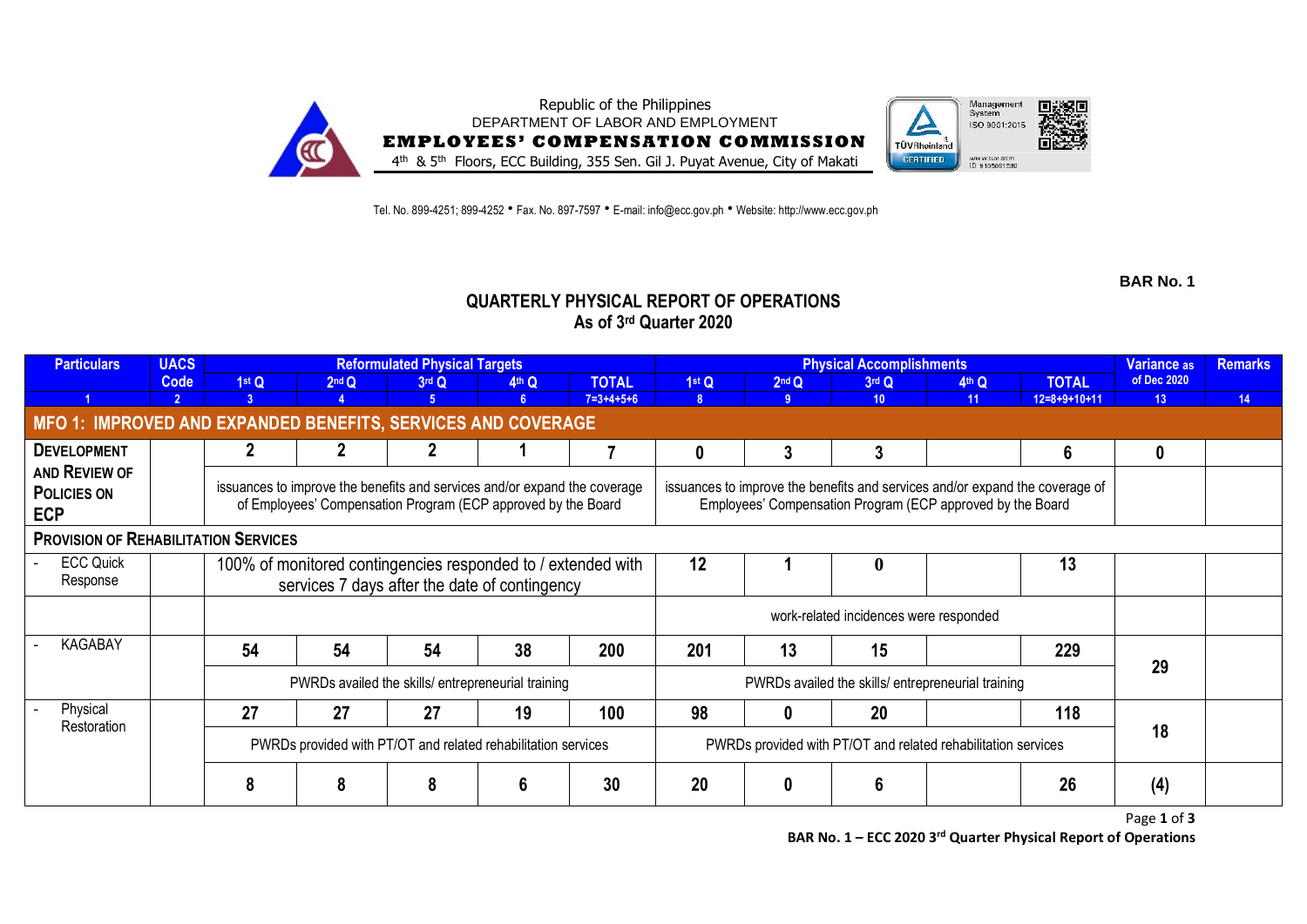| <b>Particulars</b>                             | <b>UACS</b>    |                                                           | <b>Reformulated Physical Targets</b> |                                      |                | <b>Physical Accomplishments</b> |              |                                                           |                                      |                   | <b>Variance as</b> | <b>Remarks</b>  |    |
|------------------------------------------------|----------------|-----------------------------------------------------------|--------------------------------------|--------------------------------------|----------------|---------------------------------|--------------|-----------------------------------------------------------|--------------------------------------|-------------------|--------------------|-----------------|----|
|                                                | Code           | 1st Q                                                     | 2 <sup>nd</sup> Q                    | 3rd Q                                | 4th Q          | <b>TOTAL</b>                    | 1stQ         | 2 <sup>nd</sup> Q                                         | 3rd Q                                | 4 <sup>th</sup> Q | <b>TOTAL</b>       | of Dec 2020     |    |
|                                                | $\overline{2}$ | 3 <sup>1</sup>                                            |                                      | 5 <sup>1</sup>                       | 6 <sup>5</sup> | $7 = 3 + 4 + 5 + 6$             | 8            | 9                                                         | 10 <sup>°</sup>                      | 11                | $12=8+9+10+11$     | 13 <sup>°</sup> | 14 |
|                                                |                | PWRDs provided with rehabilitation appliances/ prosthesis |                                      |                                      |                |                                 |              | PWRDs provided with rehabilitation appliances/ prosthesis |                                      |                   |                    |                 |    |
| <b>ECP INFORMATION DISSEMINATION</b>           |                |                                                           |                                      |                                      |                |                                 |              |                                                           |                                      |                   |                    |                 |    |
| No. of IEC materials<br>developed and produced |                | 0                                                         | 4                                    | 4                                    | $\mathbf{2}$   | 10                              | 0            | $5\phantom{.0}$                                           | 45                                   |                   | 50                 | 40              |    |
|                                                |                |                                                           |                                      | IEC materials developed and produced |                |                                 |              |                                                           | IEC materials developed and produced |                   |                    |                 |    |
| No. of ECP                                     |                | 80                                                        | 80                                   | 80                                   | 60             | 300                             | 130          | 4                                                         | 135                                  |                   | 269                | (31)            |    |
| advocacy seminars                              |                | ECP                                                       | ECP                                  | ECP                                  | ECP            | ECP                             | ECP          | ECP                                                       | <b>ECP</b>                           |                   | ECP                |                 |    |
| conducted                                      |                | seminars                                                  | seminars                             | seminars                             | seminars       | seminars                        | seminars     | seminars                                                  | seminars                             |                   | seminars           |                 |    |
|                                                |                | conducted w/                                              | conducted                            | conducted                            | conducted      | conducted                       | conducted    | conducted                                                 | conducted w/                         |                   | conducted w/       |                 |    |
|                                                |                | 4,320                                                     | w/ 4,320                             | w/ 4,320                             | w/3,040        | w/16,000                        | w/5,775      | w/445                                                     | 8,471                                |                   | 14,691             | (1, 309)        |    |
|                                                |                | participants                                              | participants                         | participants                         | participants   | participants                    | participants | participants                                              | participants                         |                   | participants       |                 |    |
|                                                |                | from                                                      | from                                 | from                                 | from           | from                            | from         | from                                                      | from                                 |                   | from               |                 |    |
|                                                |                | 2,160                                                     | 2,160                                | 2,160                                | 1,520          | 8,000                           | 2,500        | 89                                                        | 5,291                                |                   | 7,880              | (120)           |    |
|                                                |                | companies                                                 | companies                            | companies                            | companies      | companies                       | companies    | companies                                                 | companies                            |                   | companies          |                 |    |
| <b>MFO 2: APPEALED CASES DISPOSED</b>          |                |                                                           |                                      |                                      |                |                                 |              |                                                           |                                      |                   |                    |                 |    |
| <b>DISPOSITION OF EC APPEALED CASES</b>        |                |                                                           |                                      |                                      |                |                                 |              |                                                           |                                      |                   |                    |                 |    |
| No. of appealed                                |                |                                                           |                                      | 90%                                  |                |                                 | 64%          | 76%                                                       | 82%                                  |                   | 82%                | (8%)            |    |
| cases disposed as                              |                |                                                           |                                      | Disposition rate by Nov. 20, 2020    |                |                                 | Disposition  | Disposition                                               | Disposition                          |                   | Disposition        |                 |    |
| of 20 November                                 |                |                                                           |                                      |                                      |                | rate                            | rate         | rate                                                      |                                      | rate              |                    |                 |    |
| 2020                                           |                |                                                           |                                      |                                      |                |                                 |              |                                                           |                                      |                   |                    |                 |    |
|                                                |                |                                                           |                                      |                                      |                |                                 | (16 EC       | (28 EC                                                    | (41 EC                               |                   |                    |                 |    |
|                                                |                |                                                           |                                      |                                      |                |                                 | cases        | cases                                                     | cases disposed                       |                   |                    |                 |    |
|                                                |                |                                                           |                                      |                                      |                |                                 | disposed out | disposed out                                              | out                                  |                   |                    |                 |    |
|                                                |                |                                                           |                                      |                                      |                |                                 | of 25 cases  | of 37 cases                                               | of 50 cases                          |                   |                    |                 |    |
|                                                |                |                                                           |                                      |                                      |                |                                 | received)    | received)                                                 | received)                            |                   |                    |                 |    |